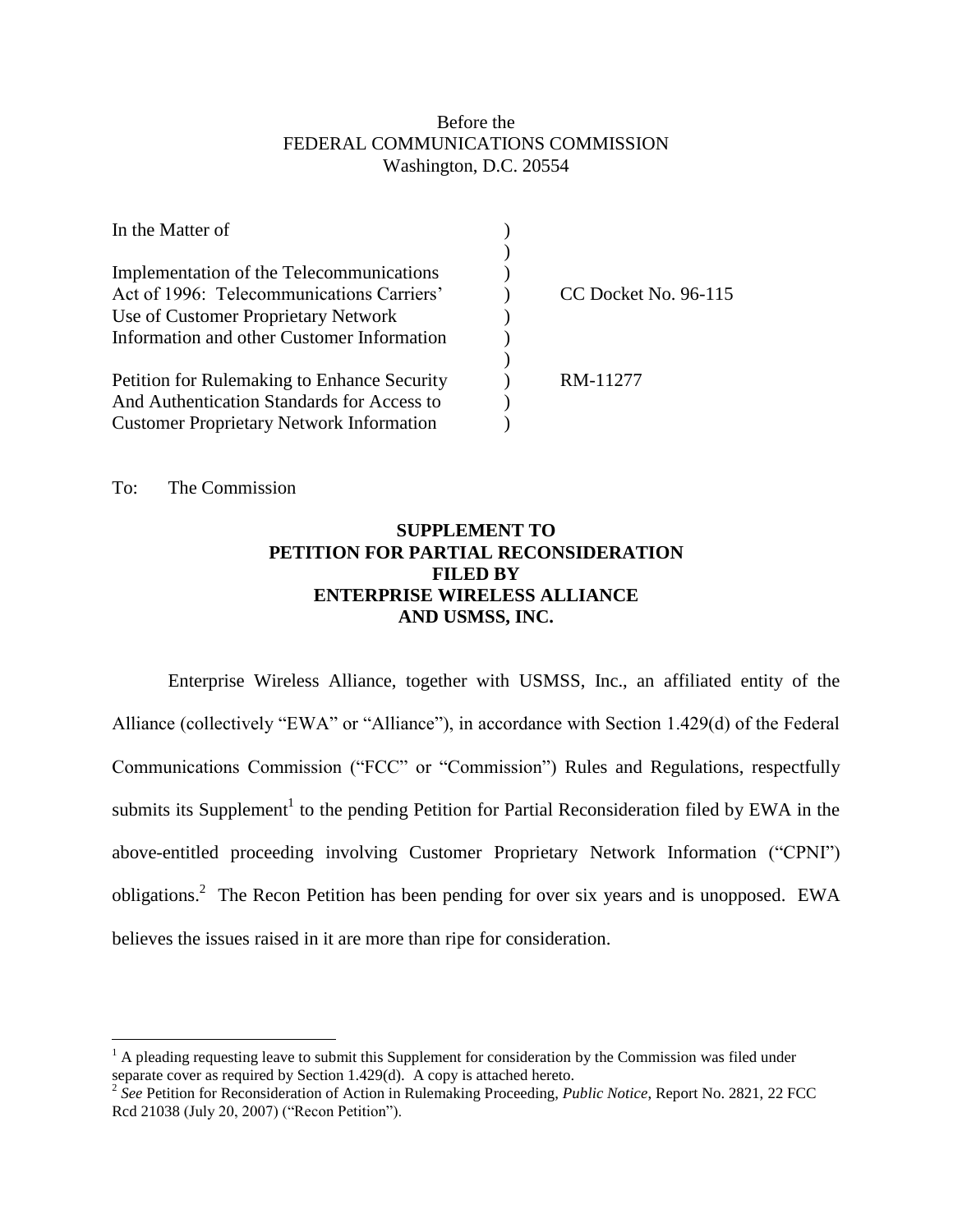Moreover, Commission actions since the Recon Petition was filed have created uncertainty about the FCC's position on the issue at the heart of that filing: whether the FCC classifies non-interconnected Private Mobile Radio Service ("PMRS") carriers<sup>3</sup> as telecommunications carriers under the Communications Act, including for purposes of compliance with CPNI requirements. If, as suggested by the intervening FCC action, the FCC does not so classify PMRS carriers, action on the Recon Petition would resolve this issue not only vis-à-vis CPNI but with regard to telecommunications carrier obligations generally. EWA believes the Act is unambiguous in this respect, as detailed below, but seeks a definitive resolution of this issue so that the obligations of this category of Commission licensee are clearly defined.

#### **I CPNI OBLIGATIONS**

#### A. THE RECON PETITION

The Telecommunications Act of  $1996<sup>4</sup>$  amended the Communications Act to add provisions prohibiting the misuse of CPNI by telecommunications carriers:

Every telecommunications carrier has a duty to protect the confidentiality of proprietary information of, and relating to, other telecommunication carriers, equipment manufacturers, and customers, including telecommunication carriers reselling telecommunications services provided by a telecommunications carrier. 5

The term "telecommunications service" is defined in the Act as "the offering of telecommunications for a fee directly to the public, or to such classes of users as to be effectively

<sup>3</sup> As discussed, *infra*, PMRS and the corollary term, Commercial Mobile Radio Service ("CMRS"), are used by the Commission in lieu of the terms Private Mobile Service ("PMS") and Commercial Mobile Service ("CMS") as codified in 47 U.S.C. §332(c). Pursuant to the statute, only non-interconnected systems are classified as PMS/PMRS while commercial systems interconnected with the PSN are labeled as CMS/CMRS. The more commonly used FCC terms, PMRS/CMRS, are used in this filing.

<sup>4</sup> Telecommunications Act of 1996, Pub. L. No. 104-104, 110 Stat. 56 (codified at 47 U.S.C. § 151 *et seq*.), 47 U.S.C. §222.

 $5$  47 U.S.C. § 222 (a).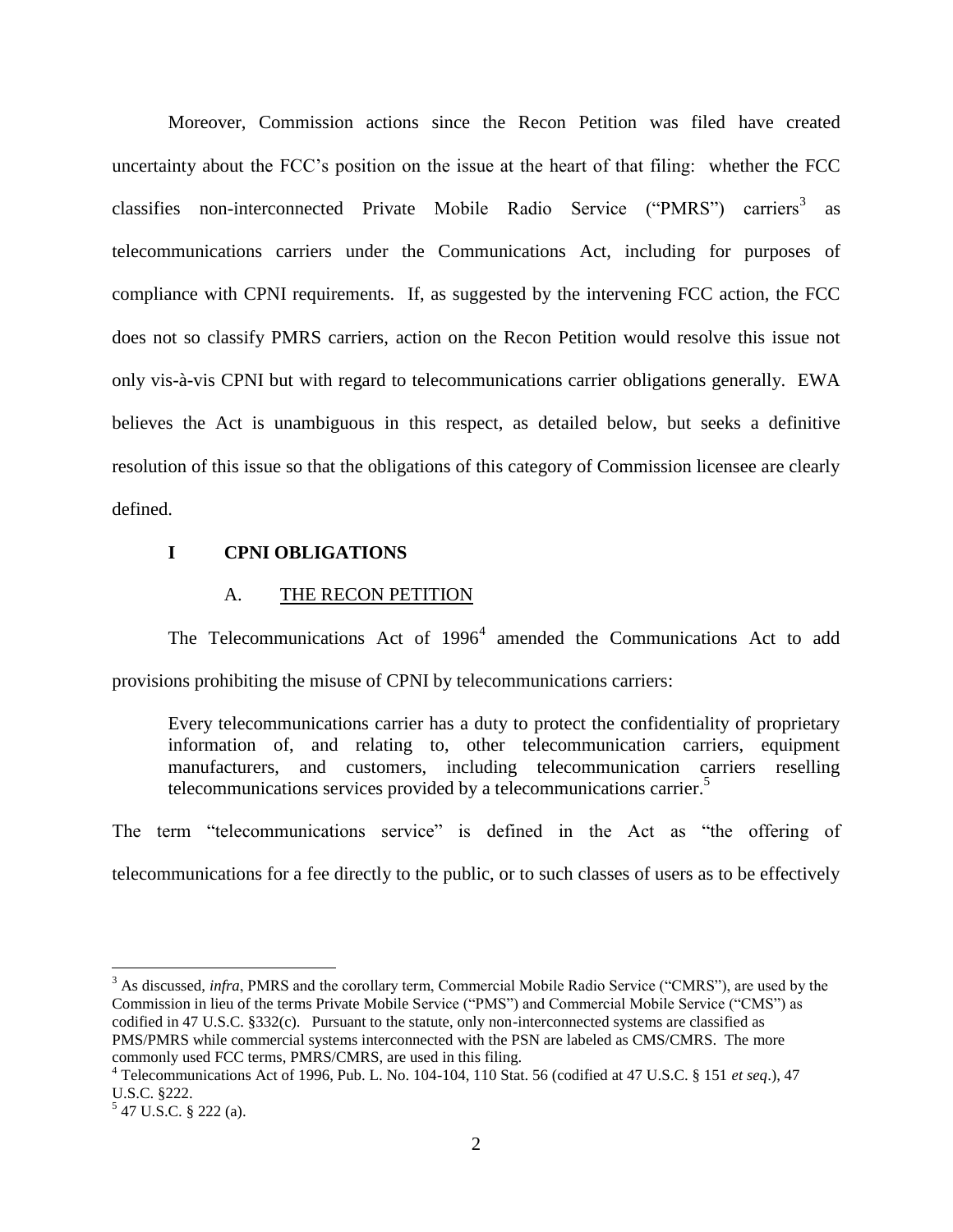available directly to the public, regardless of the facilities used."<sup>6</sup> In proposing rules to implement the statutory CPNI requirements, the Commission did not distinguish between telecommunications service providers whose facilities were interconnected with the public switched network ("PSN") and those whose facilities were not.

EWA's Comments and Reply Comments in the proceeding explained that PMRS systems are not interconnected with the PSN and should not be subject to CPNI rules.<sup>7</sup> The Report and Order did not address that distinction between PMRS and CMRS systems.<sup>8</sup> Instead, in a brief footnote, the FCC mischaracterized the Alliance's argument as seeking an exemption for small carriers rather than for those that had no interconnection capability and declined to grant relief on that basis.<sup>9</sup>

In the Recon Petition, EWA again urged that the CPNI rules not be applied to licensees whose operations facially meet the definition of a telecommunications carrier but whose systems are not interconnected with the PSN and, thus, whose customers are incapable of using the facilities to make telephone calls.<sup>10</sup> The Alliance reiterated that these systems are used to provide dispatch-only service to businesses and government entities, not to consumers, and handle primarily group call transmissions between employees and a dispatcher or among groups of employees. It stated that these systems do not have access to the type of proprietary call detail information or enter into the joint marketing arrangements with third parties that prompted Congress to adopt the CPNI requirements. EWA's Comments in the proceeding noted that both

 $6$  47 U.S.C. § 153(53).

<sup>7</sup> *See* EWA Comments filed Apr. 28, 2006 and Reply Comments filed June 2, 2006.

<sup>&</sup>lt;sup>8</sup> See Implementation of the Telecommunications Act of 1996: Telecommunications Carriers' Use of Customer *Proprietary Network Information and Other Customer Information*, Report and Order and Further Notice of Proposed Rulemaking, CC Docket No. 96-115, 22 FCC Rcd 6928 (2007).

<sup>9</sup> *Id*. at n. 167.

 $10$  The Recon Petition also requested that systems providing only ancillary interconnection be exempt from the CPNI requirements. Over the past six years, the growth of cellular service has obviated any need for ancillary interconnection on dispatch systems. Because EWA's members subsequently have dropped even this limited capability as a service offering, that issue is moot, and the Alliance requests no further action on that matter.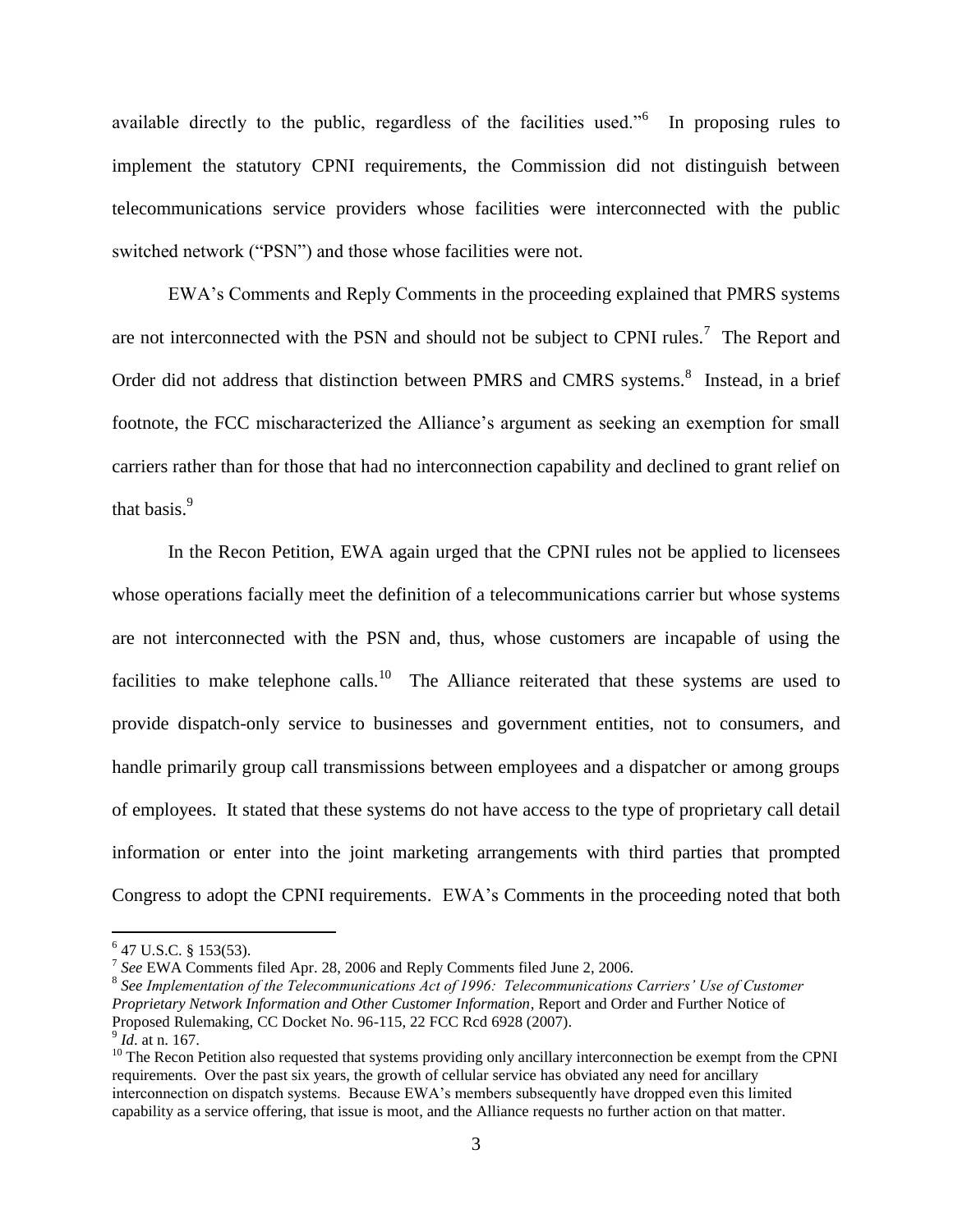the Alliance itself and certain of its members had been given conflicting information by FCC staff as to whether non-interconnected commercial dispatch systems, by statutory definition PMRS systems, were subject to CPNI requirements, creating substantial confusion about the regulatory obligations of these PMRS carriers.<sup>11</sup> No party opposed the Recon Petition.

## B. THE CPNI FORFEITURE PROCEEDING

Almost two years after the Recon Petition was filed, the FCC's Enforcement Bureau issued a Notice of Apparent Liability for Forfeiture proposing to impose \$20,000 fines on several hundred companies that the FCC stated were liable "for violating Section 222 of the Act, §64.2009(e) of the rules, and the EPIC CPNI Order by failing to submit, by March 1, 2008, the annual customer proprietary network information compliance certificate for the 2007 calendar year."<sup>12</sup> The ONALF did not allege violations of the substantive CPNI requirements, but said that "[e]ach of the Companies failed to submit satisfactory evidence of their timely filing of their annual CPNI certification."<sup>13</sup>

Subsequently, after reviewing their responses to the ONALF, the FCC canceled the forfeitures for a number of licensees stating that "Upon review of the record, and based upon additional information provided by the companies, we agree that each of the companies listed in the Appendix were not required to file a CPNI certification for calendar year 2007.<sup>''14</sup> The Order did not explain why the FCC reached that conclusion.

While there may be different reasons for the Commission's decision based on its case-bycase review of the responses, EWA is familiar with the responses filed by a number of PMRS

 $11$  See Comments of EWA at 6, filed Apr. 28, 2006.

<sup>&</sup>lt;sup>12</sup> In the Matter of Annual CPNI Certification, Omnibus Notice of Apparent Liability for Forfeiture, 24 FCC Rcd 2299 (EB 2009) ("ONALF").

<sup>13</sup> *Id.*

<sup>&</sup>lt;sup>14</sup>Annual CPNI Certification Apparent Liability for Forfeiture, *Order*, 25 FCC Rcd 16946 (EB 2010) ("CPNI Forfeiture Order")(emphasis added).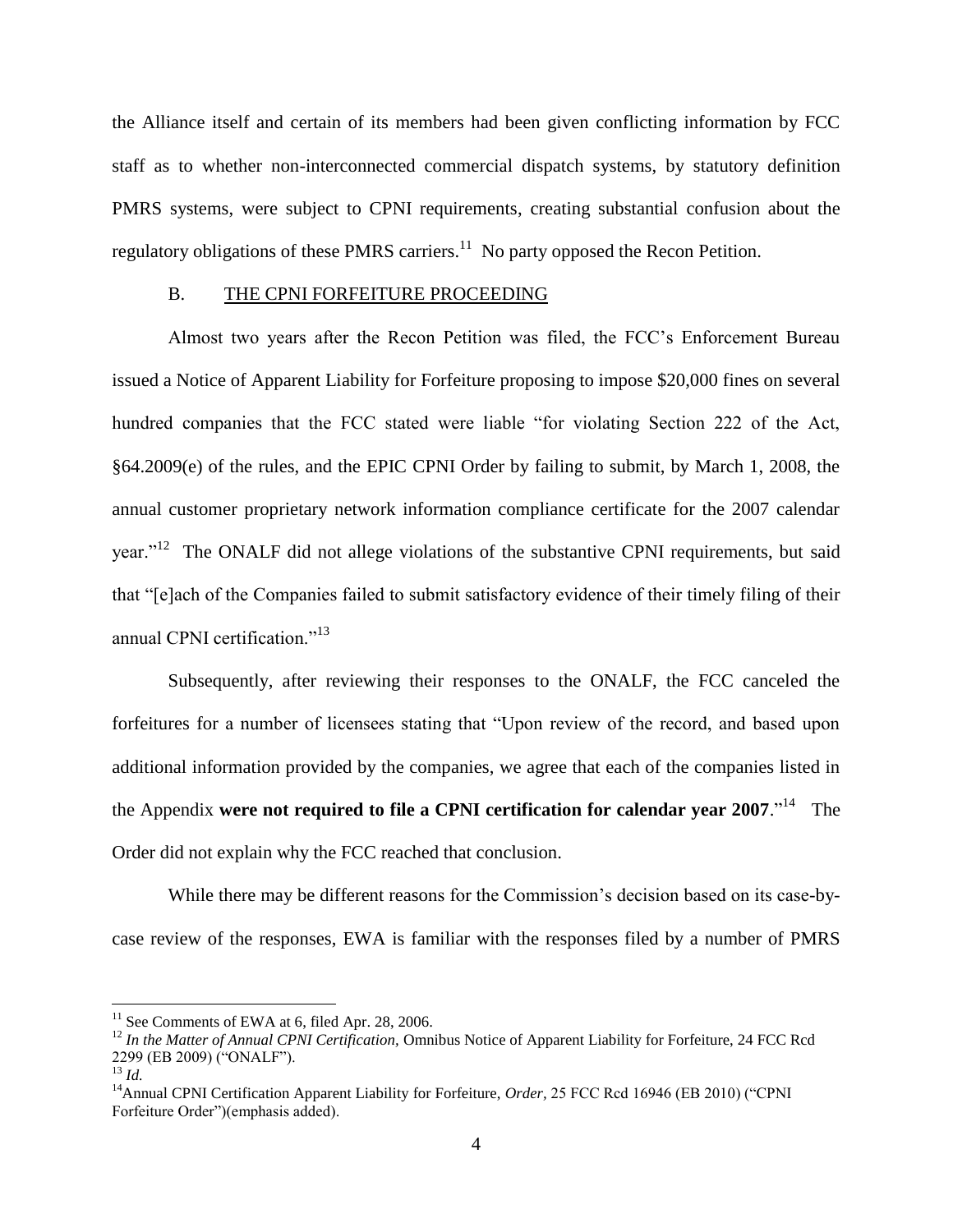licensees whose forfeitures were canceled. Companies such as ComProducts, Inc., Texas License Consultants, Davis Electronics Company, Inc., and J&K Communications, LLC all acknowledged that they were engaged in providing commercial service to the public for a fee in 2007 and did not claim that they were exempt from the CPNI requirement. Indeed, each stated that it had filed both previous and subsequent CPNI certifications, but had failed to timely file the 2007 certification in 2008. Additionally, however, each also noted that it operated a noninterconnected PMRS system and did not have the type of information intended to be protected by the CPNI rules.

Since telecommunications carriers are obligated to file CPNI certification and since these entities acknowledged that they had been providing service to the public for a fee during the period in question, the FCC's conclusion that they "were not required to file a CPNI certification for calendar year 2007" understandably was read by these entities and other PMRS licensees as evidence that PMRS does not constitute the provision of a telecommunications service because the systems are not interconnected with the PSN. While EWA agrees with that interpretation as discussed, *infra*, it previously had been advised by FCC staff that even non-interconnected PMRS systems were subject to the requirement, the same advice given to some, but not all, Alliance members who contacted the FCC directly. Thus, the CPNI Forfeiture Order, while welcomed by the licensees whose forfeitures were canceled, caused substantial confusion in the PMRS community, confusion that continues since the Recon Petition remains pending.<sup>15</sup>

<sup>&</sup>lt;sup>15</sup> EWA reminded the Commission of this ongoing confusion in the Alliance's comments in the Regulatory Flexibility Act proceeding and again asked that the CPNI rules be revisited to address this specific issue. *See* FCC Seeks Comment Regarding Possible Revision or Elimination of Rules Under the Regulatory Flexibility Act, 5 U.S.C. 610, *Public Notice*, CB Docket No. 09-102, 24 FCC Rcd 7975 (rel. June 24, 2009); EWA Comments filed Sept. 8, 2009.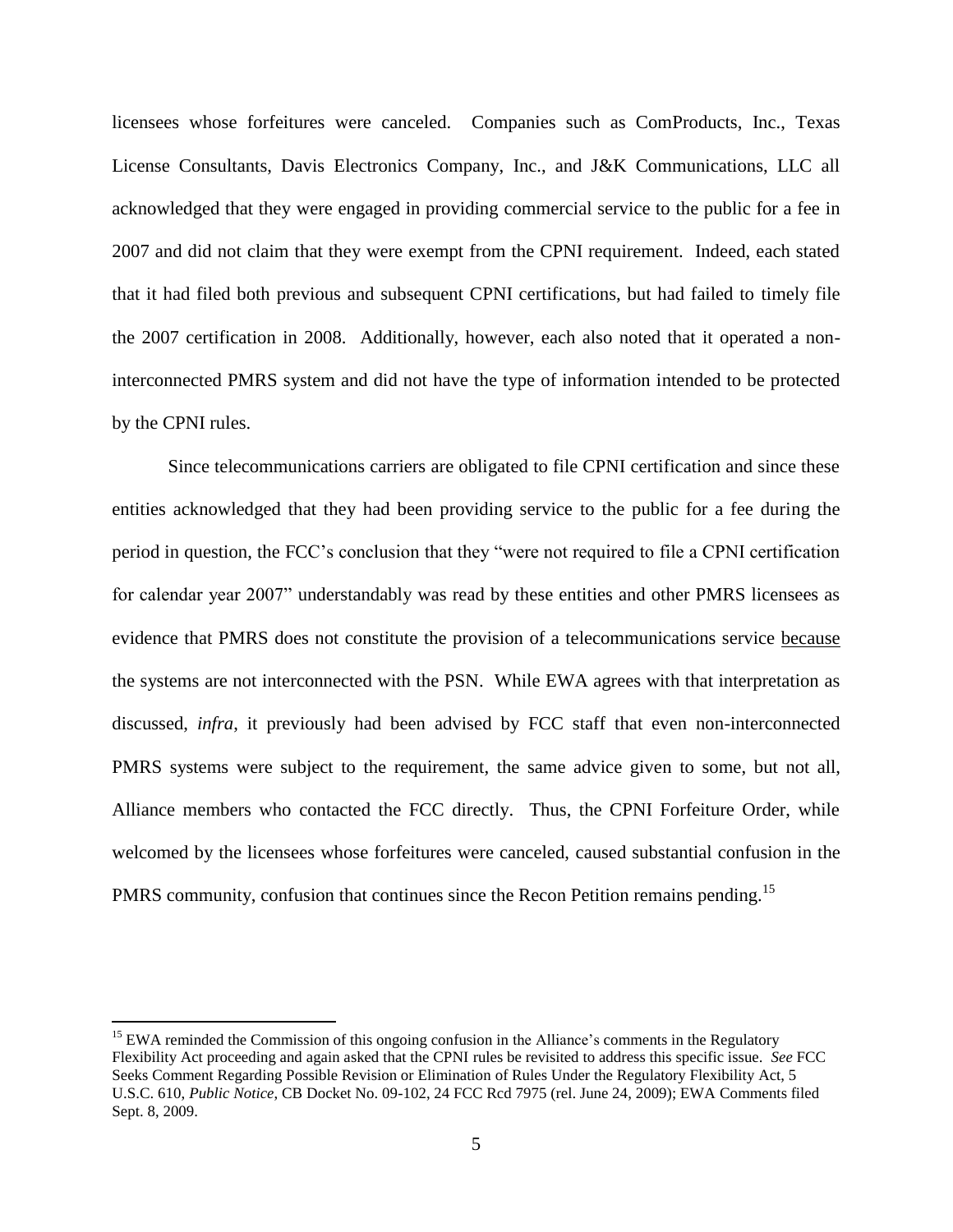### **II SECTION 332(C)**

CPNI is not the only obligation imposed on providers of telecommunications service. This classification has implications as varied as compliance with Accessibility Recordkeeping Compliance requirements<sup>16</sup> and the need to submit the Form 499, Telecommunications Reporting Worksheet. In light of the significance of these requirements and the number of PMRS carriers affected, the Alliance respectfully requests the Commission to address this broader issue in response to the Alliance's Recon Petition or in a separate Declaratory Ruling and to do so based on the PMRS license classification rather than individualized showings. As detailed below, because the regulatory treatment of PMRS and CMRS systems is governed by Section 332(c) of the Communications Act, $^{17}$  and because PMRS systems, by definition, are not interconnected with the PSN, it is EWA's opinion that they are not subject to any obligation imposed on entities that provide telecommunications service.

As noted above, the term telecommunications service is defined in the Communications Act as the "offering of telecommunications for a fee directly to the public, or to such classes of users as to be effectively available directly to the public, regardless of the facilities used."<sup>18</sup> The FCC has stated repeatedly that the term encompasses only service provided on a common carriage basis.<sup>19</sup>

 PMRS carriers do offer service for a fee and the FCC generally has interpreted the term "the public" broadly, despite regulatory and practical limitations on the class of users they can be

<sup>16</sup> 47 C.F.R. Part 6 (§§ 6.1-6.23), Part 7 (§§ 7.1-7.23), Part 14 (§§ 14.1-14.52).

 $17$  47 U.S.C. § 332(c).

<sup>18</sup> *See* n. 5 *supra*.

<sup>19</sup> *See, e.g., Federal-State Joint Board on Universal Serv*., CC Docket No. 96-45, Order on Remand. 16 FCC Rcd 571 at ¶ 2 (2000) ("ICN Order") (citing *Federal-State Joint Board on Universal Service*, CC Docket No. 96-45, Fourth Order on Reconsideration, 13 FCC Rcd 5318 (1997)). *See also* 47 C.F.R. § 1.907: *Wireless Telecommunications Services*. Wireless Radio Services, whether fixed or mobile, that meet the definition of "telecommunications service" as defined by 47 U.S.C. 153, as amended**, and are therefore subject to regulation on a common carrier basis** (emphasis added)**.**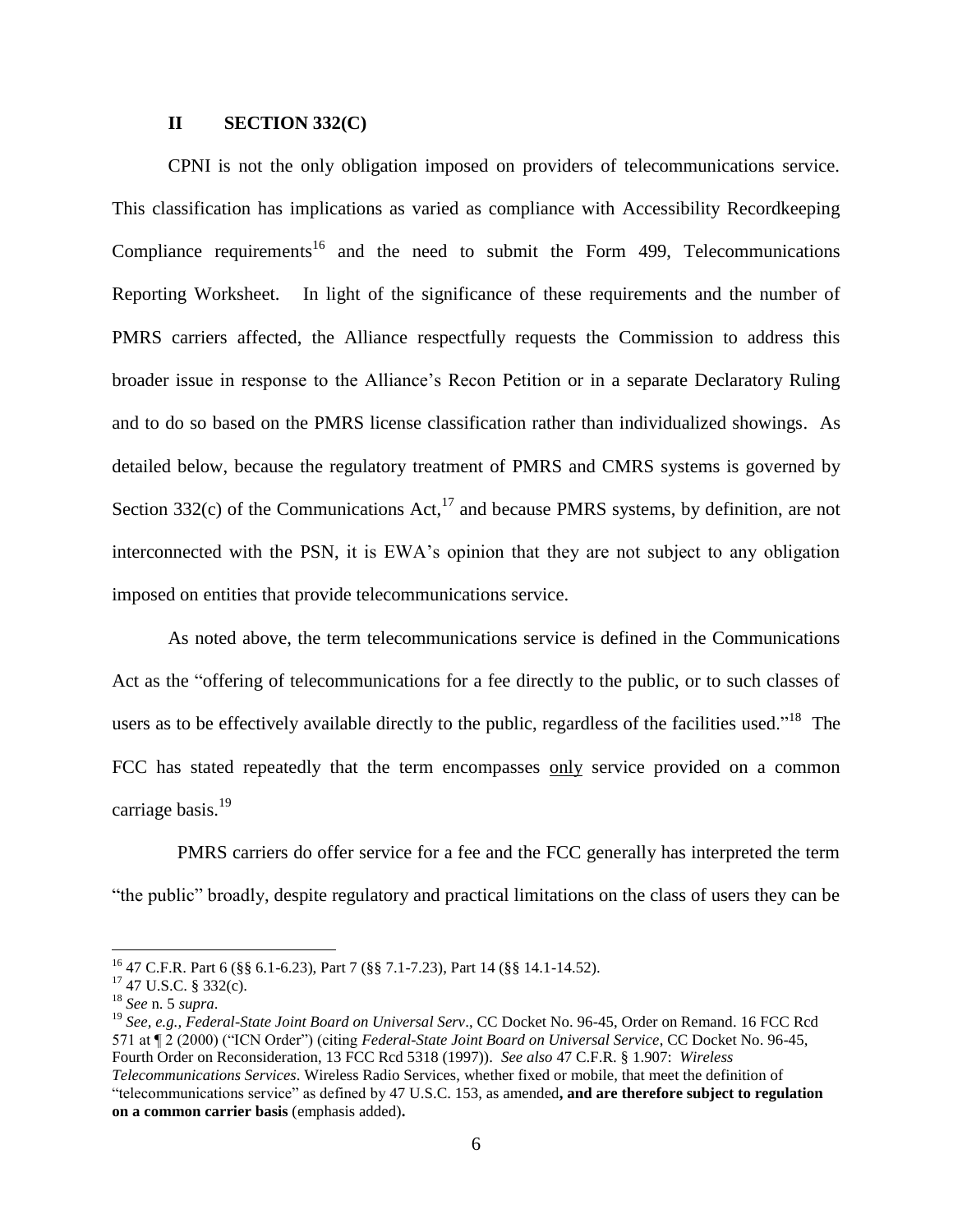served.<sup>20</sup> However, this facial conformance with the telecommunications service definition, in EWA's opinion, is not determinative. Section 332(c) defines the permissible regulatory treatment of all mobile services. It establishes a bright line demarcation between those that may be treated as common carriers – and, therefore, as telecommunications service providers – for regulatory purposes under Title II of the Act and those that may not.

Specifically, Congress determined that only persons engaged in the provision of a CMRS may be treated as common carriers.<sup>21</sup> CMRS is defined as any mobile service "that is provided for profit **and makes interconnected service available** (A) to the public or (B) to such classes of eligible users as to be effectively available to a substantial portion of the public, as specified by regulation by the Commission."<sup>22</sup> Thus, it expands the traditional definition of common carriage to add a criterion for mobile operations that the service also must be interconnected. The Act goes on to define the term "interconnected service" as that which "is interconnected with the public switched network...."<sup>23</sup>

Conversely, the Act states that a person engaged in providing PMRS "shall not…be treated as a common carrier **for any purpose** under this Act."<sup>24</sup> PMRS is defined as service that "is not a commercial mobile service or the functional equivalent of a commercial mobile service...."<sup>25</sup> Because the Act prohibits the FCC from regulating PMRS as a common carrier offering, and because the FCC has determined that the provision of telecommunications service constitutes common carriage, the Act exempts PMRS providers, those providing non-

<sup>20</sup> *See, e.g*., ICN Order.

<sup>21</sup> *See* 47 U.S.C. § 332(c)(1)(A).

 $^{22}$  *Id.* § 332(d)(1) (emphasis added).

 $^{23}$  *Id.* § 332(d)(2).

<sup>&</sup>lt;sup>24</sup> *Id.* § 332(c)(2) (emphasis added).

 $^{25}$  *Id.* § 332(d)(3).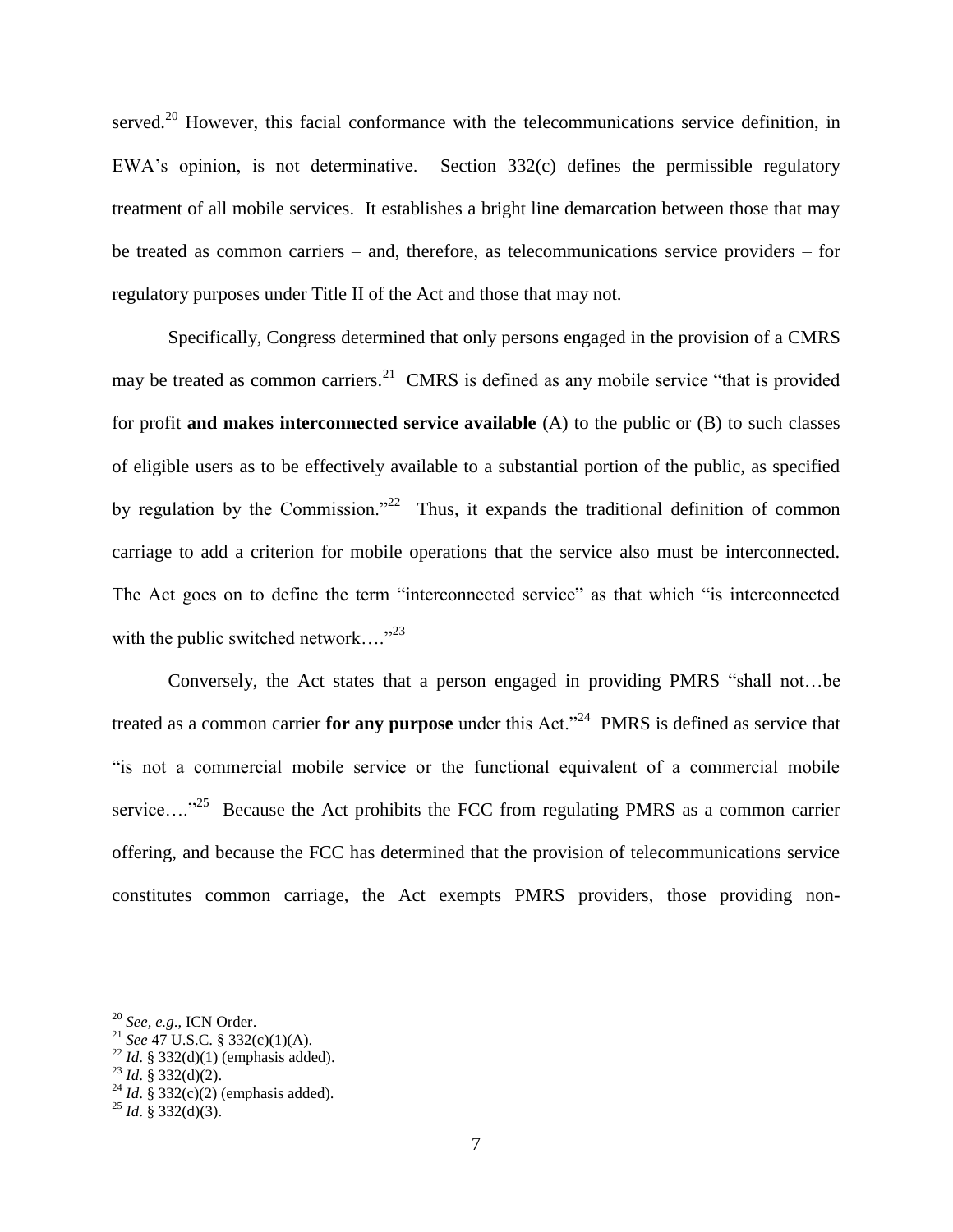interconnected, for-profit mobile service, from obligations associated with the provision of telecommunications service.

The Alliance sought guidance on this issue for its non-interconnected carrier members in a letter dated Jan. 31, 2011 to Austin C. Schlick, General Counsel, FCC. The Commission's Feb. 28, 2011 response stated that the obligation to comply with the CPNI rules turns on a caseby-case assessment whether a particular EWA member is a telecommunications carrier. EWA respectfully disagrees. Section 332(c) does not require individualized determinations, but classifies all mobile service providers as PMRS or CMRS depending on whether their systems are interconnected with the PSN. It is their regulatory classification, one that turns on the single factor of interconnection, that determines whether they may be regulated as common carriers/telecommunications service providers. No further analysis or factual investigation is required.

This interpretation is consistent with prior FCC decisions in this area. Thus, the FCC concluded that the Iowa Communications Network ("ICN"), which operated a state-owned fiber optic telecommunications network, was a telecommunications carrier despite ICN's argument that legal restrictions limited the entities eligible to be served on the network, a characteristic shared with most PMRS licensees because of FCC eligibility rules.<sup>26</sup> The FCC concluded that, "…restrictions on eligibility to use a carrier's services do not necessarily preclude common carrier status."<sup>27</sup> However, because ICN was not providing a mobile service, its regulatory treatment was not governed by Section 332(c) of the Act, and the FCC was not required to consider whether the system was interconnected with the telephone network.

<sup>26</sup> ICN Order at ¶ 8; *see, e.g.,* 47 C.F.R. § 90.179(a).

<sup>&</sup>lt;sup>27</sup> ICN Order at  $\parallel$  8.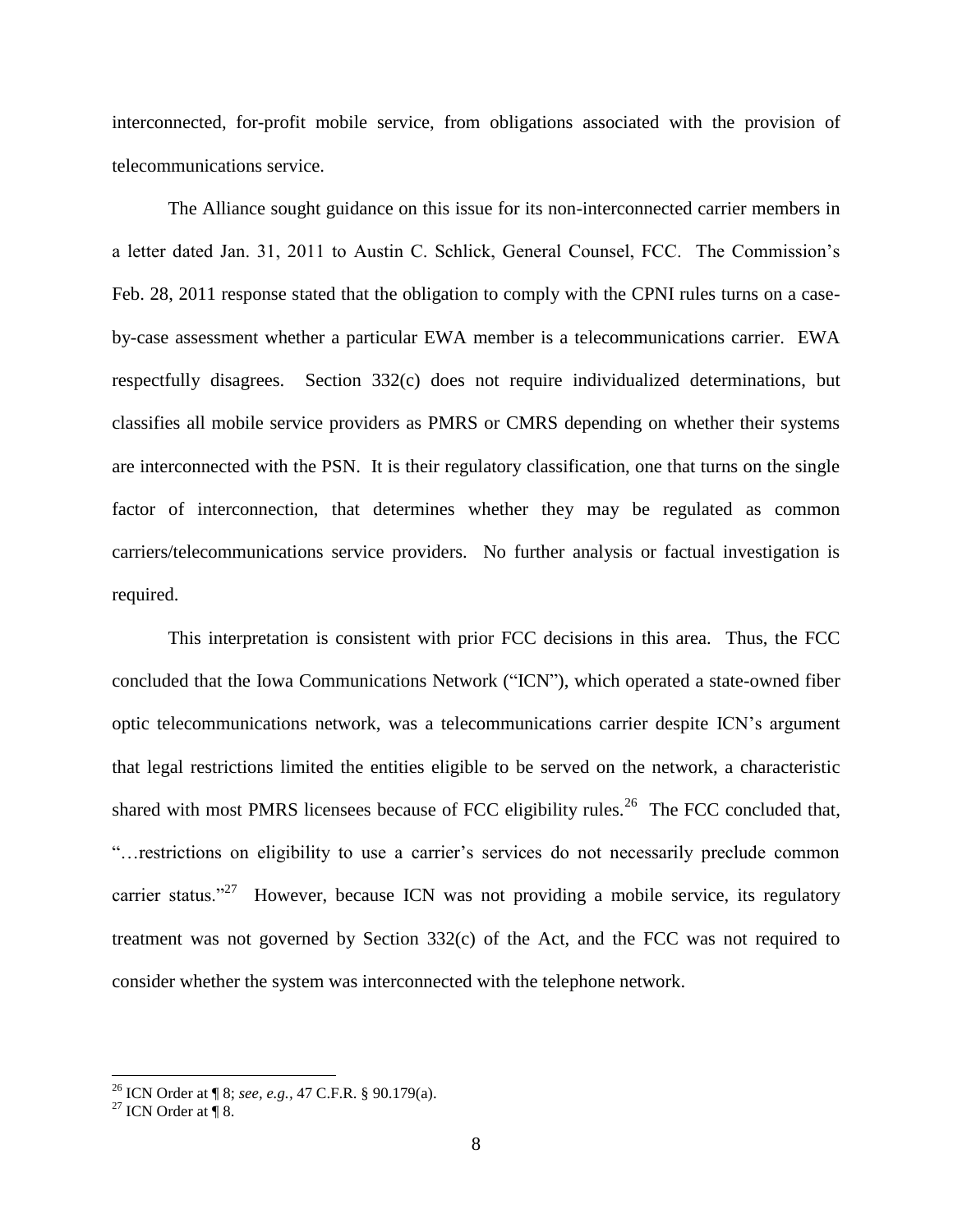By contrast, interconnection was the determinative criterion in the FCC's denial of a request from Maritime Communications/Land Mobile, LLC ("Maritime") on behalf of Waterway Communication System, LLC and Mobex Network Services, LLC in which Maritime argued that it was not required to make Universal Service Fund ("USF") contributions.<sup>28</sup> The FCC disagreed with Maritime's claim that it was not a mandatory contributor to USF and, specifically, that the limited universe of users to which it was permitted to provide mobile service dictated that it did not serve "the public" and should not be classified as a telecommunications carrier.<sup>29</sup> In denying the request, the FCC relied on the fact that the Automated Maritime Telecommunications Service that Maritime was authorized to provide was required to be interconnected with the PSN. Because it was an interconnected mobile service, it was classified by the FCC as CMRS and properly could be categorized as a telecommunications service and regulated as a common carrier offering. $30$ 

The FCC's decision in the Maritime case stands for the proposition, in the case of mobile service providers, that the issue of whether they are subject to requirements imposed on common carriers/telecommunications service providers is determined by whether the mobile service involved is interconnected. If it is not, then Sectiom 332(c) of the Act requires that the service provider not be treated as a common carrier/telecommunications service provider and made subject to requirements applicable to them. This reading of the Act is consistent with the conclusion reached by the Commission in the CPNI Forfeiture Order whereby noninterconnected PMRS systems were determined not to be required to submit CPNI certifications.

<sup>28</sup> *Universal Service Contribution Methodology Request for Review by Waterway Communications System, LLC and Mobex Network Services, LLC*, WC Docket No. 06-122, *Order*, 23 FCC Rcd 12836 (2008).  $^{29}$  *Id.* at ¶ 10.

 $30$  *Id.*